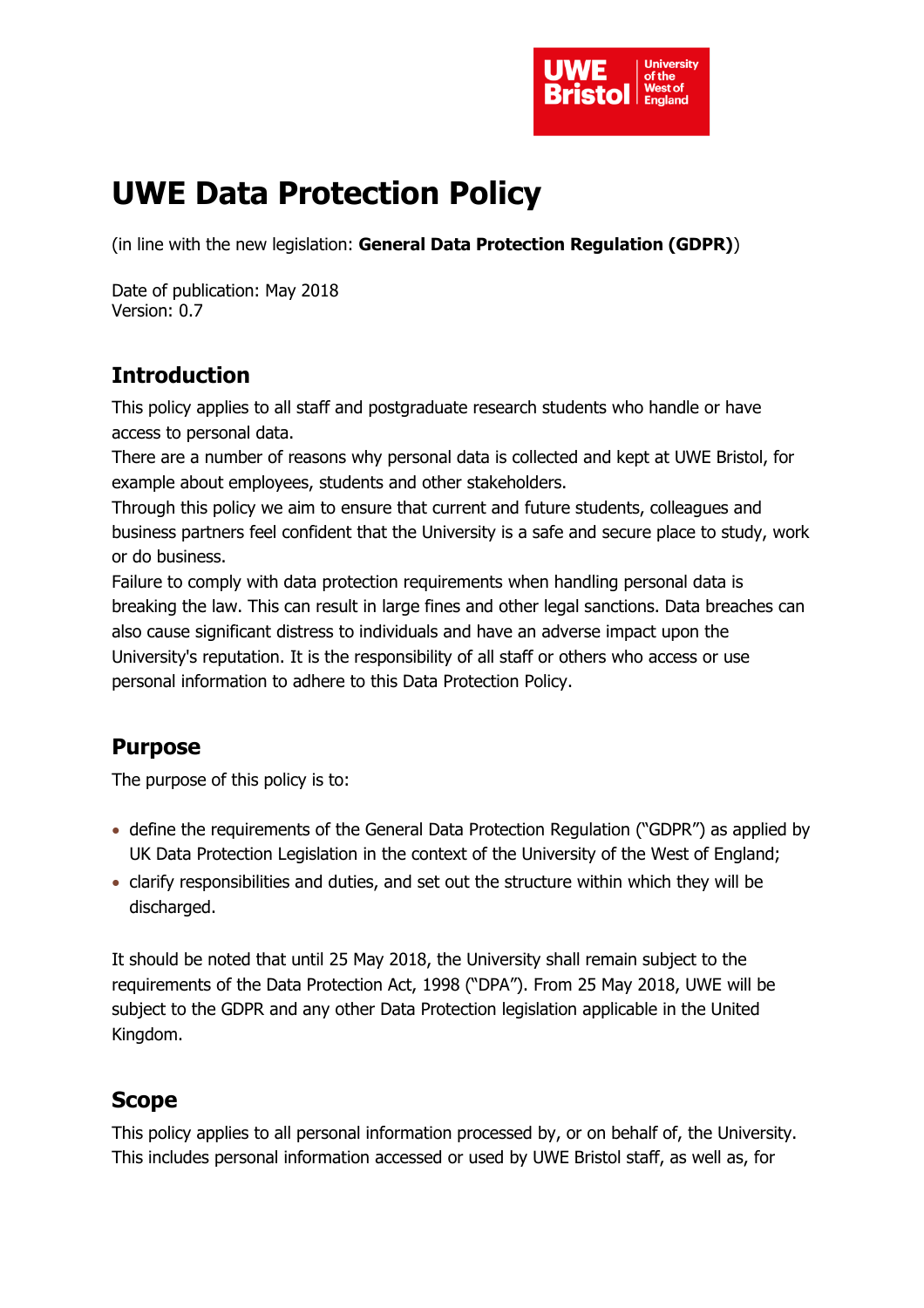example, contractors, consultants and postgraduate research students engaged in UWE-led research.

The formats in which personal data is handled can range from electronic, hard copy, and voice recording formats, to spoken forms of communication.

Personal data is any information that can be attributed to an identifiable individual, including names, email addresses, academic performance and qualifications.

Sensitive personal data or 'special category data' includes disability status, sexual orientation, sex life, ethnicity, medical information (both physical and mental health), political, philosophical and religious opinions/beliefs, and details of criminal convictions or allegations. This category of data requires enhanced security measures such as encryption, password protection and stricter electronic as well as manual access controls (e.g. a locked filing cabinet).

Other categories of data also require enhanced protection for example, bank details, other financial details and national insurance numbers.

This policy also applies to de-identified (pseudonymised) personal data where individuals can be re-identified from other information e.g. student numbers and staff numbers.

### **Rights**

All data subjects (an individual to whom personal data relates) have the following qualified rights:

- The right to rectification if the information held is inaccurate or incomplete
- The right to restrict processing and/or erasure of personal data
- The right to data portability
- The right to object to processing
- The right to object to automated decision making and profiling
- The right to complain to the Information Commissioner's Office (ICO)

In addition, individuals can request access to the personal data held about them.

To access personal data held by the University, an access to [personal](http://www2.uwe.ac.uk/services/Marketing/about-us/pdf/DPLUAccess.pdf) data form (PDF) should be completed and sent to the Data Protection Officer, Frenchay Campus by post or by email to [dataprotection@uwe.ac.uk.](mailto:dataprotection@uwe.ac.uk)

### **Obligations**

To comply with the law, information must be collected and used fairly, stored securely and not disclosed to any other person unlawfully. This is captured in the data protection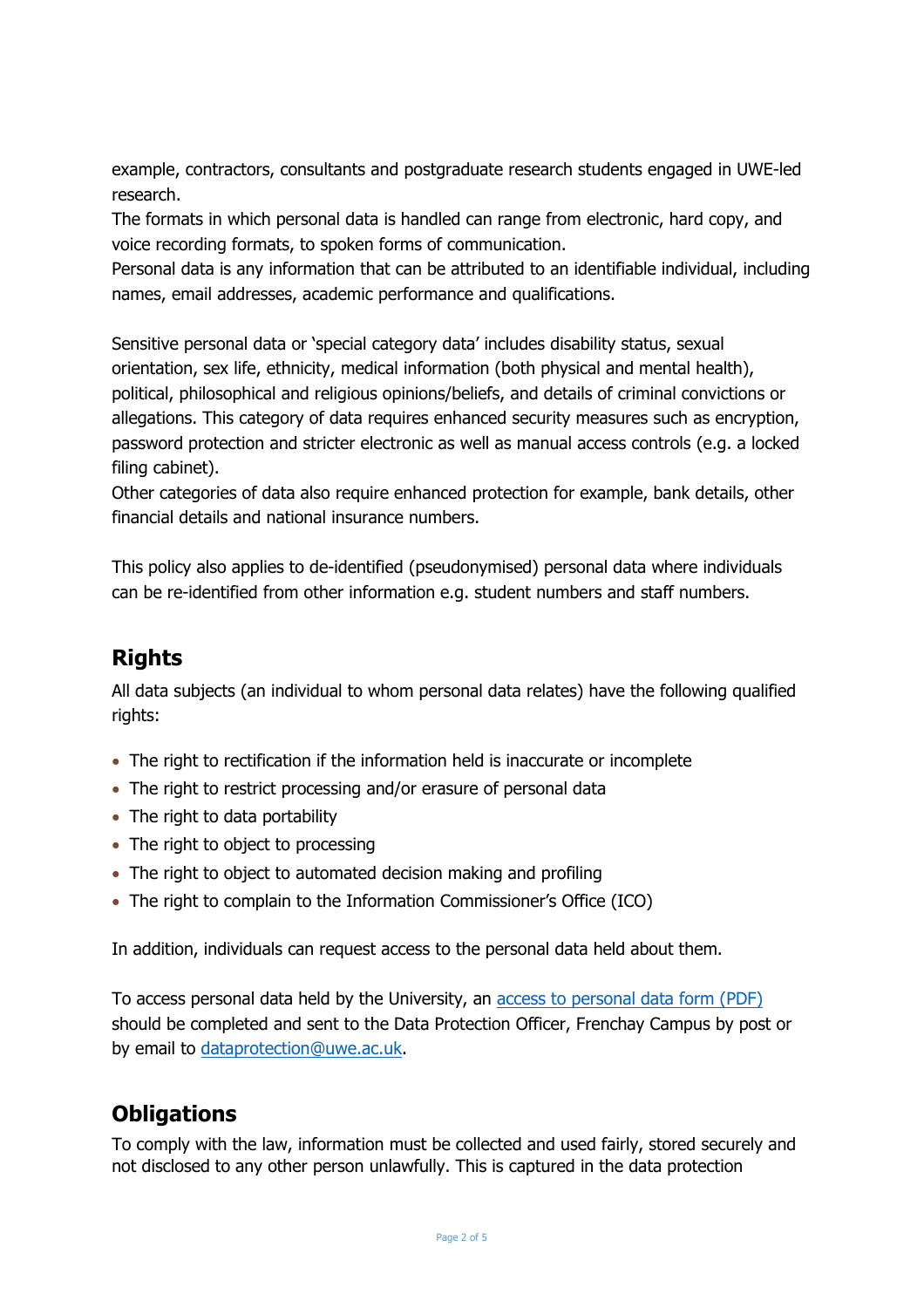principles set out in the GDPR. Those handling personal data must comply with these principles.

Personal data shall:

- Be obtained, processed and used **fairly, lawfully and transparently**; Be collected for **specified, explicit and legitimate purposes** and not processed for any other purpose;
- Be adequate, **relevant and limited to what is necessar**y in relation to the purposes for which they are processed;
- **Be accurate** and, where necessary, kept up to date;
- Be **kept for no longer** than is necessary;
- **Be protected** by appropriate security measures to prevent loss or unauthorised access

In addition personal data should not be transferred outside of the European Economic Area. In cases where this may be necessary, please seek the advice of the Data Protection Officer.

#### Privacy notices and lawful processing

Individuals **must** be provided with Privacy Notices before their personal data is collected or used.

In some cases, University-wide Privacy Notices are already in place for the use of staff and students' personal data. If you need something beyond this, please seek guidance from the Data Protection Officer and follow the model Privacy Notice template.

#### Third party data processing

Personal data cannot be processed by a third party unless the third party Data [Processing](https://docs.uwe.ac.uk/ou/finance/_layouts/15/download.aspx?SourceUrl=https://docs.uwe.ac.uk/ou/finance/Data%20Protection%20Documents/Model%20DPA%20GDPR%20Final.doc) [Agreement](https://docs.uwe.ac.uk/ou/finance/_layouts/15/download.aspx?SourceUrl=https://docs.uwe.ac.uk/ou/finance/Data%20Protection%20Documents/Model%20DPA%20GDPR%20Final.doc) has been approved and signed on behalf of the University by Commercial Services and the Data Processor (i.e. the third party). If you need a Data Processing Agreement or any associated advice, please contact the **Data [Protection](mailto:dataprotection@uwe.ac.uk) Officer**. In certain instances where the relationship around data sharing is more complex it may be necessary to agree a Data Sharing Agreement between the interested parties. Please contact the Data [Protection](mailto:dataprotection@uwe.ac.uk) Officer for advice.

Ad-hoc third party requests for personal data (for example from the police) should be referred to the Data [Protection](mailto:dataprotection@uwe.ac.uk) Officer.

Further information about sharing personal data with third parties is available [here](https://intranet.uwe.ac.uk/tasks-guides/Guide/data-protection#part4) (UWE staff only).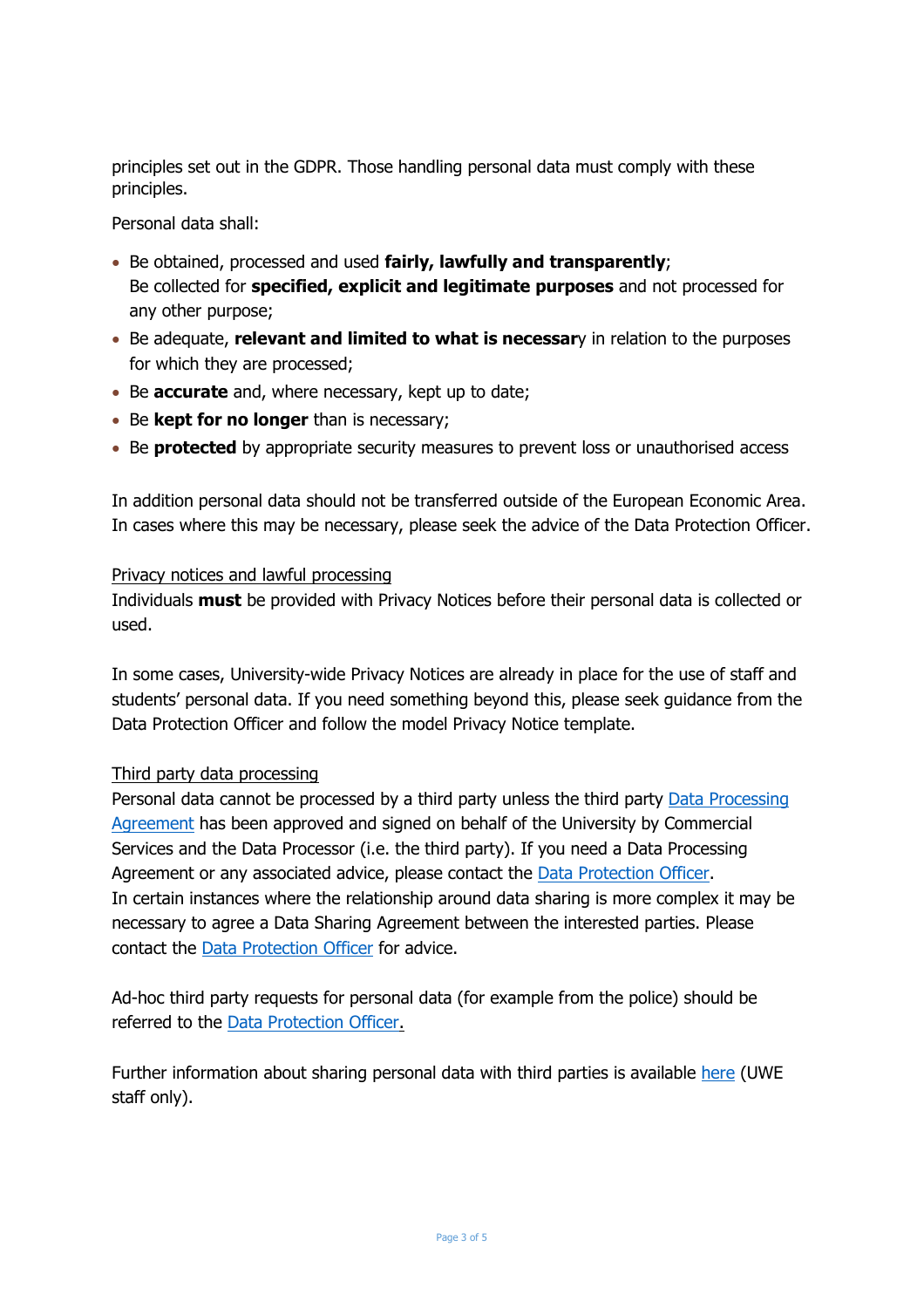#### Data protection by design and default

It is the responsibility of all staff and post-graduate research students to incorporate **data protection by design and default** into all activities, processes or projects that may involve the use of personal data. This includes undertaking a Data Protection Impact Assessment (DPIA) screening assessment, and where appropriate, a full Data Protection Impact Assessment to establish the controls needed for protecting personal data. Methods of control include, for example, encryption, anonymisation and pseudonymisation. Guidance on conducting Data Protection (Privacy) Impact Assessments is available on the intranet (UWE Staff only): [https://intranet.uwe.ac.uk/tasks-guides/Guide/data](https://intranet.uwe.ac.uk/tasks-guides/Guide/data-protection#part5)[protection#part5](https://intranet.uwe.ac.uk/tasks-guides/Guide/data-protection#part5)

#### Personal data breaches

It is the responsibility of all staff and post-graduate research students to immediately notify the IT [Service](http://www1.uwe.ac.uk/its/itsupportcentre/helpdeskcontact.aspx) Desk by phone if you become aware that personal data is lost, misused, compromised or stolen. This includes, for example, the loss of a laptop. Further details about this process are available [here](https://intranet.uwe.ac.uk/tasks-guides/Guide/data-security-breach) (UWE staff only).

Where necessary, the Data Protection Officer will report breaches to the Information Commissioner's Office (ICO) and notify all individuals affected.

Deliberate misuse of personal data will result in disciplinary action and may lead to criminal prosecution. Examples of misuse include sharing passwords between colleagues, asking a colleague to give you data about a data subject or browsing data through UWE systems about data subjects. This list is not exhaustive.

### **Roles and Responsibilities**

The **Directorate** provide senior management oversight of data protection matters at the University, with a reporting line through to the Board of Governors.

**Faculty Pro Vice-Chancellor / Executive Deans and Directors of Professional Services** also have oversight of data protection and are accountable for their faculties and professional services.

The **Data Protection Officer** is the designated UWE contact for all matters related to data protection and first point of contact with the regulator (Information Commissioner's Office).

**Data Protection Liaison Officers** are a network of contacts in individual faculties and professional services that support the Data Protection Officer in fulfilment of her/his duties.

**All staff** are responsible for adhering to this policy as per the Terms & Conditions of employment.